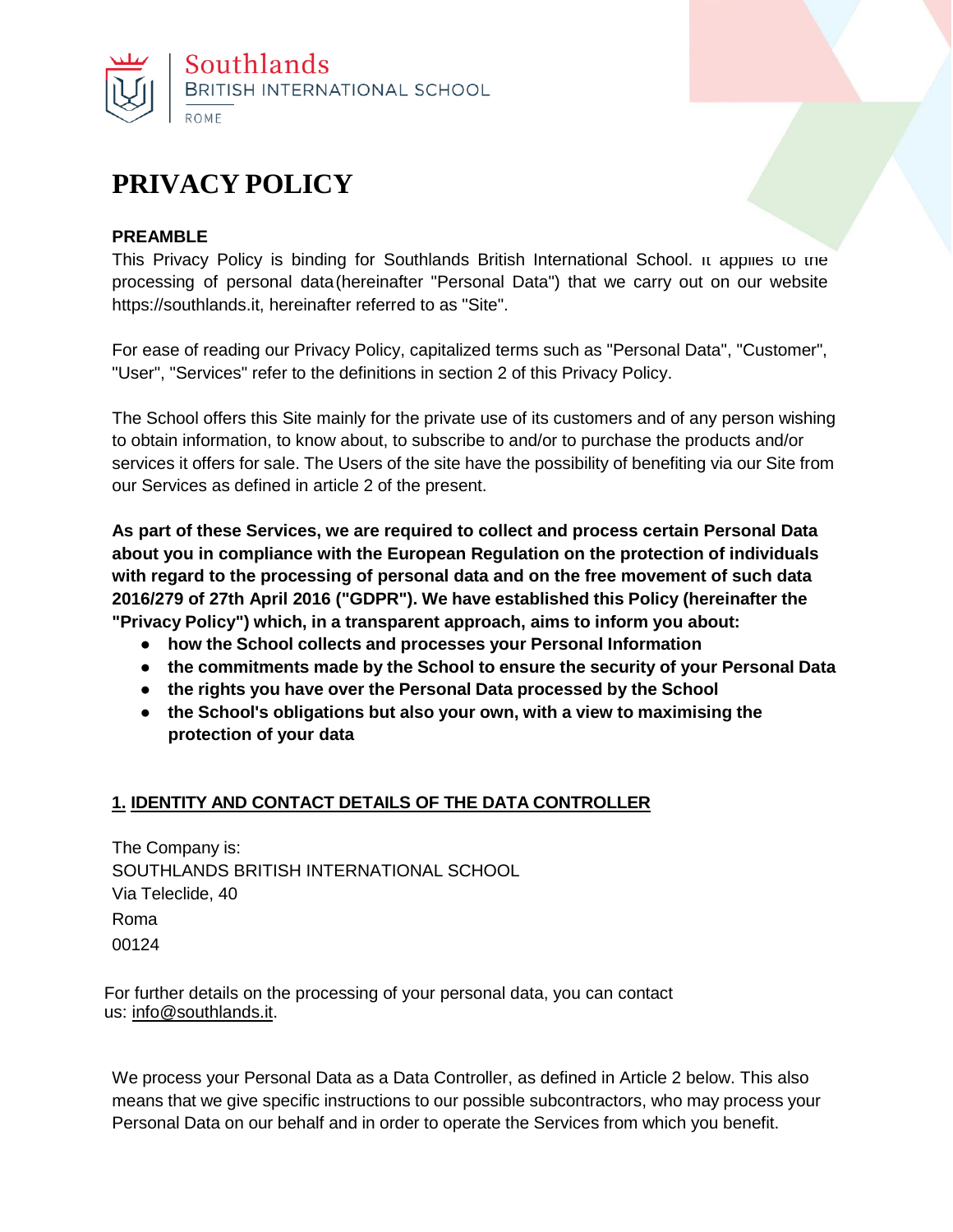

# **2. DEFINITIONS**

For the purpose of this document, the terms defined below beginning with capital retations and letters and let used in both the singular and the plural shall have the following meaning:

"**Customer**": any individual or legal entity that uses the Site.

"**Customer Account**": personal connection space made available to a Customer on the Site to follow up on his/her registration. This Account is strictly personal, individual, non-assignable and non-transferable to a third party. The Account is accessible via the Customer's login and password.

"**Personal Data or Data**": "any information relating to an identified or identifiable individual (hereinafter referred to as "data subject"); an "identifiable individual" is deemed to be an individual who can be identified, directly or indirectly, in particular by reference to an identifier, such as a name, an identification number, location data, an online identifier, or to one or more factors specific to his or her physical, physiological, genetic, mental, economic, cultural or social identity" according to Article 4 of the European Regulation on the protection of personal data. "**Product(s)**": products offered for sale by the School on its Site or its brochures and/or paper catalogues.

"**Controller**" means the School which, alone or jointly with others, determines the purposes and means of the processing it carries out on your Personal Data.

"**Service(s)**": This refers to all the services offered to Clients by the School.

"**Site**": this is the website published by the School, presented under the name of the School. "**User**": This refers to any individual accessing the Site, on their own behalf or on behalf of a legal entity, and having the capacity to use the Site's services, whether as a visitor or as a Client.

#### **3. WHY DO WE COLLECT PERSONAL DATA?**

#### **The data we collect directly from you is used in the following ways.**

The main processing of your Personal Data is as follows:

| <b>Online process</b>                                                                                                                                         | What data do we collect?                                                                                                                                                                                                                                                                |
|---------------------------------------------------------------------------------------------------------------------------------------------------------------|-----------------------------------------------------------------------------------------------------------------------------------------------------------------------------------------------------------------------------------------------------------------------------------------|
| Management of purchases of products and/or<br>services and registrations made on the Site,<br>in-person at the School or remotely (by<br>telephone or email). | Civility, surname, first name, postal address,<br>email address, telephone number (landline<br>and/or mobile), fax number, date of birth,<br>payment information (bank account number,<br>credit card number, BIC), purchase data and<br>history, login and password for access to your |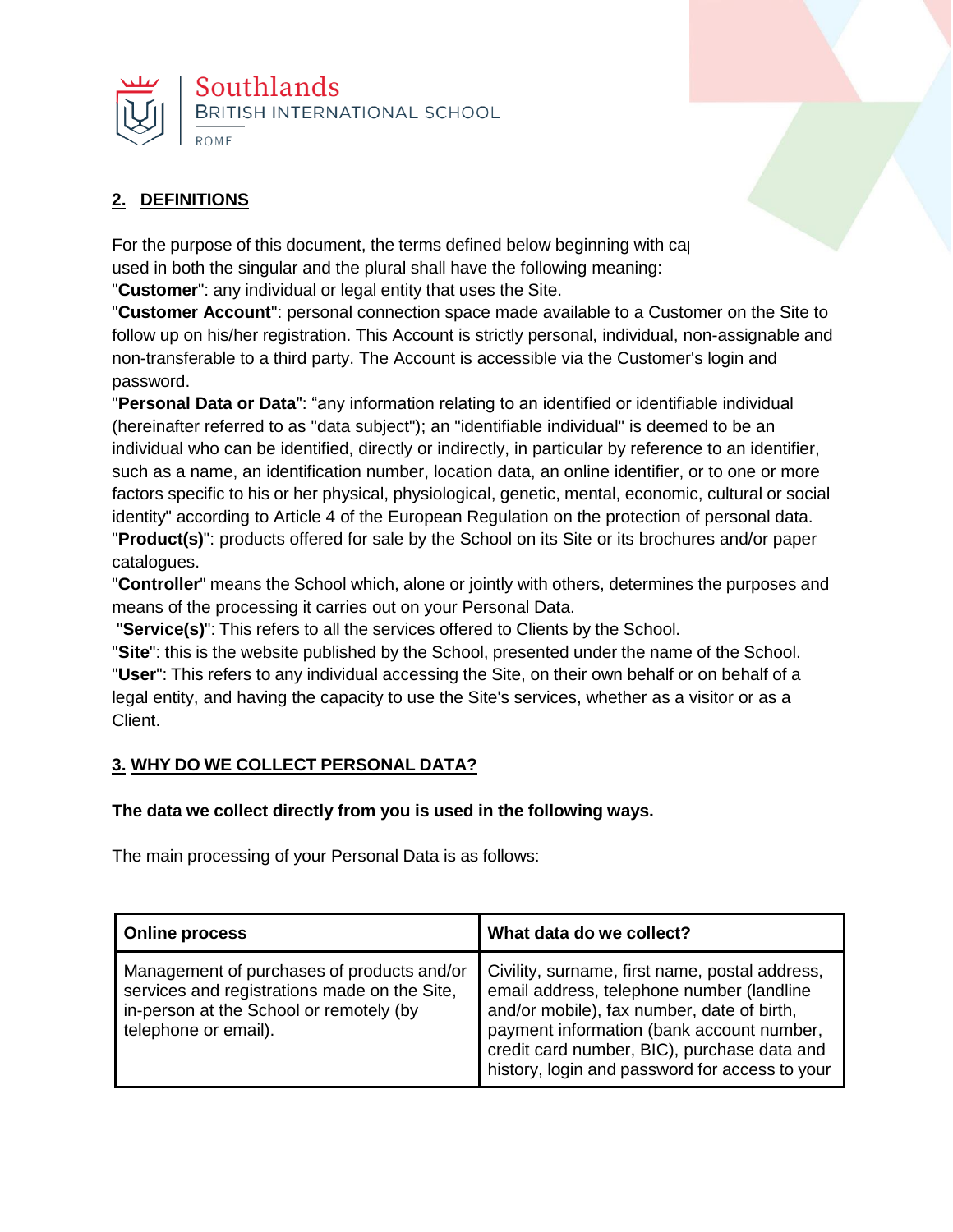

|                                                                                                                                                                                                                               | personal account, login and pseudonym on<br>social networks, language preference                                                                                                                                                                                                                                                                       |
|-------------------------------------------------------------------------------------------------------------------------------------------------------------------------------------------------------------------------------|--------------------------------------------------------------------------------------------------------------------------------------------------------------------------------------------------------------------------------------------------------------------------------------------------------------------------------------------------------|
| Commercial and direct marketing<br>management: promotional and commercial<br>operations, sending newsletters and<br>brochures, information on our offers and<br>products and services, sending offers from<br>partner schools | Civility, surname, first name, postal address,<br>email address, date of birth, telephone<br>number (landline and/or mobile), fax number,<br>purchase history (quantity, amount, delivery<br>address), purchasing habits, preferred<br>products and services, preferred language.                                                                      |
| For the administration of our Site                                                                                                                                                                                            | Data related to your terminal and your<br>connection, in particular: IP address, internet<br>connection, type of browser, information<br>concerning the terminal used, duration of the<br>connection, referring URL, information on the<br>pages visited on our site during your visit.                                                                |
| Information requests and customer<br>complaints                                                                                                                                                                               | Civility, surname, first name, postal address,<br>telephone number (fixed and/or mobile), fax<br>number, email addresses, date of birth,<br>service subscribed to, purchase history,<br>quantity, amount, correspondence with the<br>customer and any information necessary for<br>us to respond to your complaints and/or<br>requests for information |

If you have activated geolocation on your browser when you log in, we may be able to locate your connection, in order to improve the performance of our Service and in order to adapt the content of our products and services, for example by selecting a Globeducate Group School close to your location. Geolocation can be deactivated at any time on your browser.

#### **- Data collected by third parties via cookies:**

When you connect to an internet server, a certain amount of data is sent to the browser and stored on your device's hard drive. The files that collect this information are called "cookies".

When you first connect to the site you will be informed about cookies by the appearance of a banner. This will explain: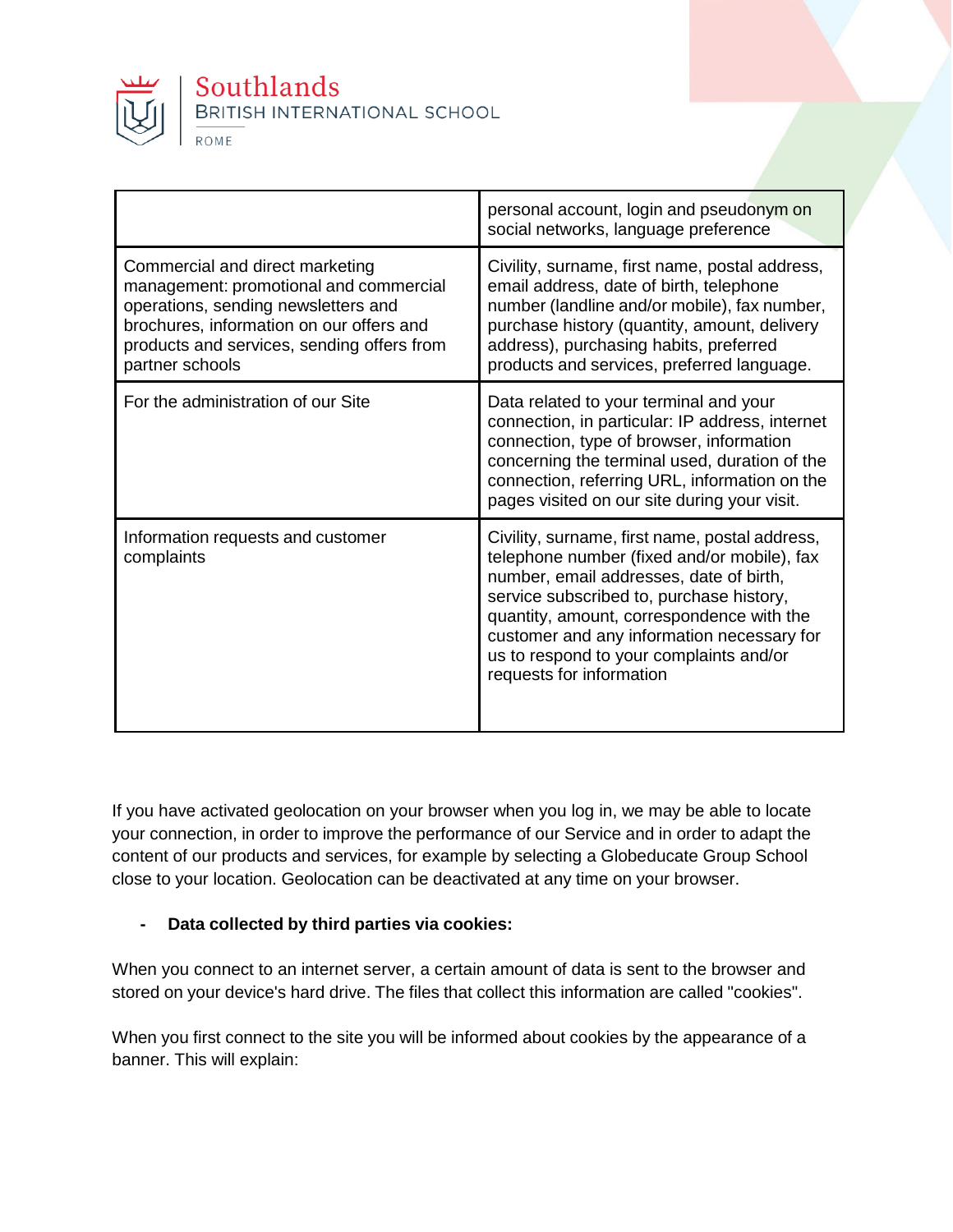

- the precise purposes of the cookies used by our Site
- the possibility to set, accept or refuse these cookies

In the context of the use of cookies and similar technologies, we are likely to process personal data about you, as the controller, for the purposes defined in our Cookie Policy.

Cookies and other third-party trackers are dependent on external processors, who may, if you accept these cookies, also process personal data about you.

The issue and use of these cookies and similar technologies by third parties are subject to their own privacy policies. For more information about these treatments, you can refer to their own particular privacy policy and their cookies policy.

#### List of partners likely to deposit Cookies on the Site:

The data collected is essential to achieve the objectives pursued by each cookie or tracker. It is only intended for the authorised departments of the School and/or the company issuing the cookies and other third-party trackers.

Personal data collected via cookies and similar technologies are never kept longer than necessary to achieve the purpose of the cookie or tracker and, in any case, never longer than 13 months.

For more information on cookies and their use, please read our Cookie Policy.

#### **- Data collected by third parties via links to third party sites and applications**

We may include on our Site, applications from third parties, which allow you to share the content of our Site with other people or to let these other people know your views or opinions concerning the content of our Site. This is notably the case of the "Share" and "Like" buttons from social networks such as Facebook, Twitter, Instagram, Linkedin, etc.

These social networks may collect data relating to your browsing on our Site and associated with the personal data they hold.

We do not manage the data collected by these third parties. We invite you to consult the privacy policies of these social networks in order to learn about the purposes for which they may use the browsing information they may collect through these applications. These protection policies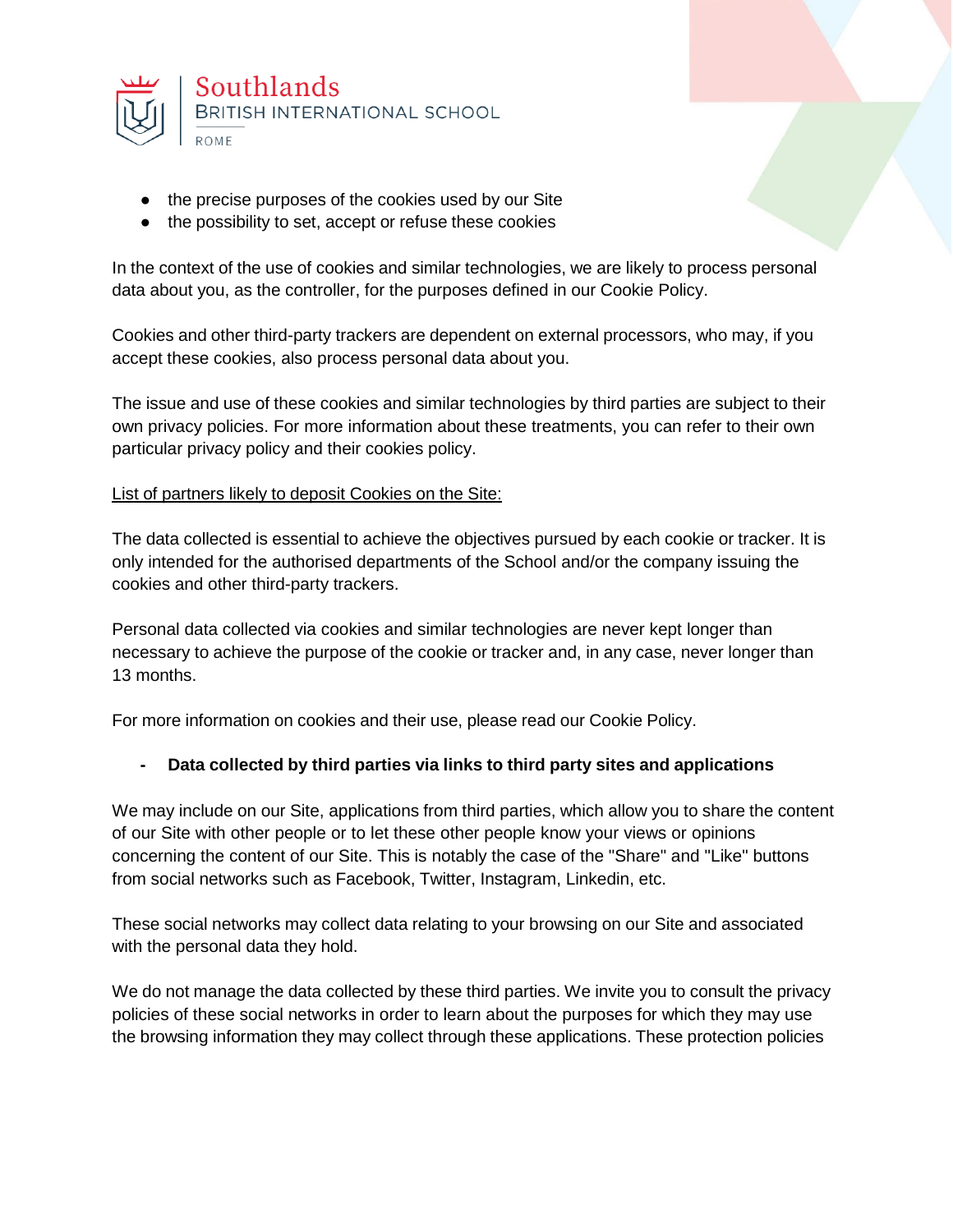

must allow you to exercise your choices with these social networks, in particular by setting up your accounts for each of these networks.

To find out the privacy policy of the above-mentioned social networks, click on the name of the social network of your choice:

Facebook: https:/[/www.facebook.com/policies/cookies](http://www.facebook.com/policies/cookies) Twitter: https://twitter.com/en/privacy Instagram: https://help.instagram.com/519522125107875 Linkedin : https:/[/www.linkedin.com/legal/privacy-policy](http://www.linkedin.com/legal/privacy-policy)

### **4. WHY DO WE COLLECT DATA AND WHAT IS THE LEGAL BASIS?**

We may process your Personal Data on several legal grounds, among those listed in Article 6 of the GDPR:

❖ On the legal basis of the contract concluded with you following a purchase made on our Site or registration made with the School, via the Site or directly within the School:

On this basis we undertake the following data handling tasks:

- the management of your purchases, orders and/or registrations made on the Site or directly at the School, as well as their execution
- managing our relationship with you, as users of the Site, including but not limited to:
	- the creation of a personal account on the Site
	- the use of the Site and the services it offers
	- managing communications and tracking exchanges with you
- ❖ On the legal basis of your consent;

On this basis we undertake the following data handling tasks:

- sending communications about promotions and offers, whether personalized or not, by mail or electronically, including mobile notifications
- sending commercial and/or marketing communications on any medium such as the Site;
- the management of cookies (subject to consent)
- transmission of personal data to other schools in the Globeducate Group to which the School belongs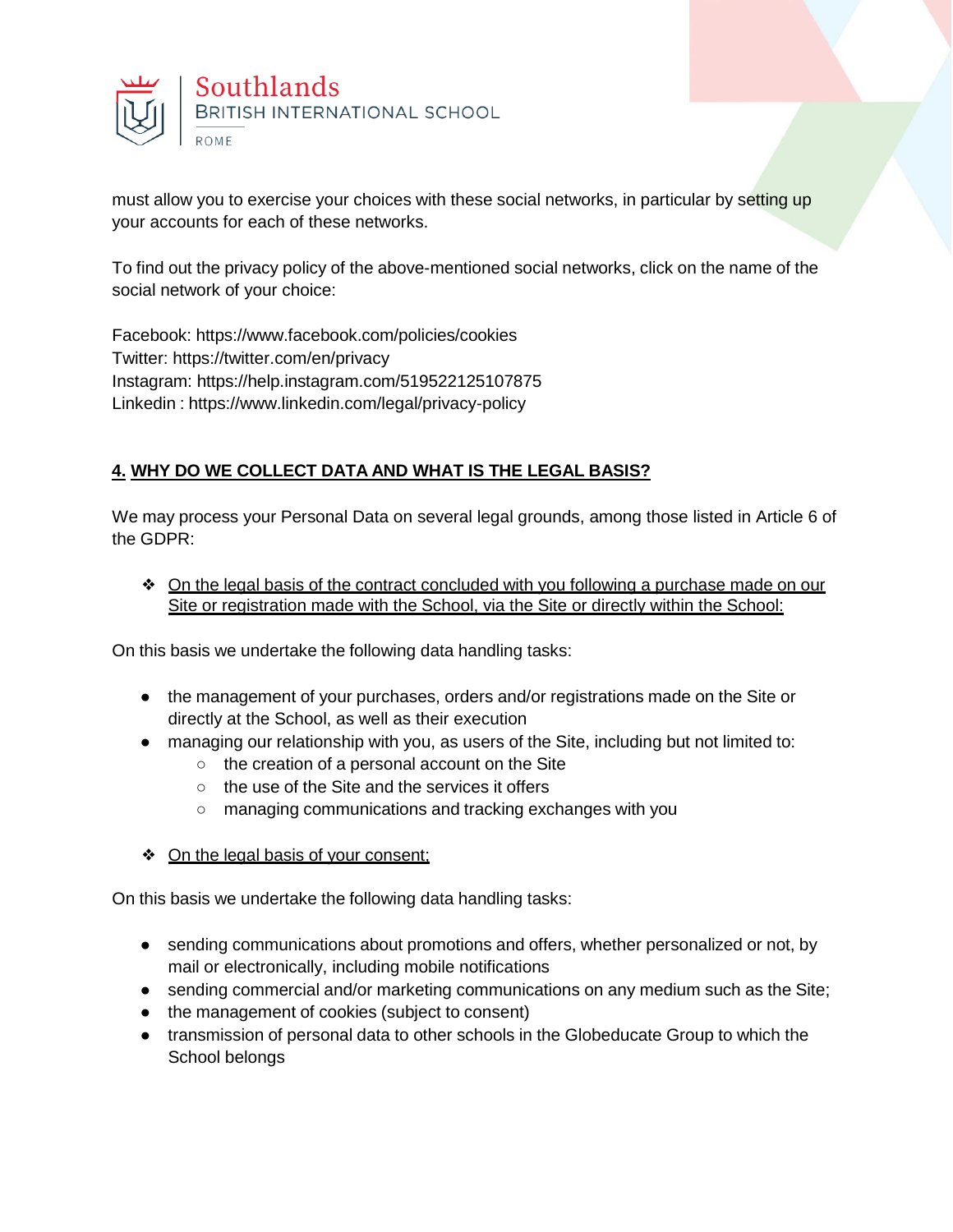

#### ❖ On the basis of the legitimate interest of the School

On this basis we undertake the following data handling tasks:

- to manage your requests for information in order to improve your user experience and our customer approach
- using the information you provide in your online account to customize the Services and products we offer you
- to provide you with personalized recommendations and offers from other Globeducate Group schools
- to send you a newsletter, brochure, or catalogue to the email address you have given
- the management and administration of the Site
- ❖ On the basis of our legal and regulatory obligations

On this basis we undertake the following data handling tasks:

- the retrieval of information about you in order to respond to your requests to exercise your rights (article 5)
- the management of our general accounts
- the management of responses to official requests from public or judicial authorities empowered to do so
- compliance with the regulations applicable to our activity
- the retention of invoices and other mandatory documents relating to transactions in accordance with our obligations

#### **5. WHAT ARE YOUR RIGHTS?**

In accordance with the provisions of the GDPR and the Data Protection Act, you have, as a person concerned by the processing of Personal Data, a right of access, rectification, modification, deletion, limitation, opposition and portability, on the Personal Data that we collect and process.

You also have the right to lodge a complaint with the relevant supervisory authority (in France, the Commission Nationale de l'Informatique et des Libertés, or "CNIL").

For any information relating to the protection of Personal Data, you can consult the site of the CNIL by clicking on the following link: [https://www.cnil.fr](https://www.cnil.fr/)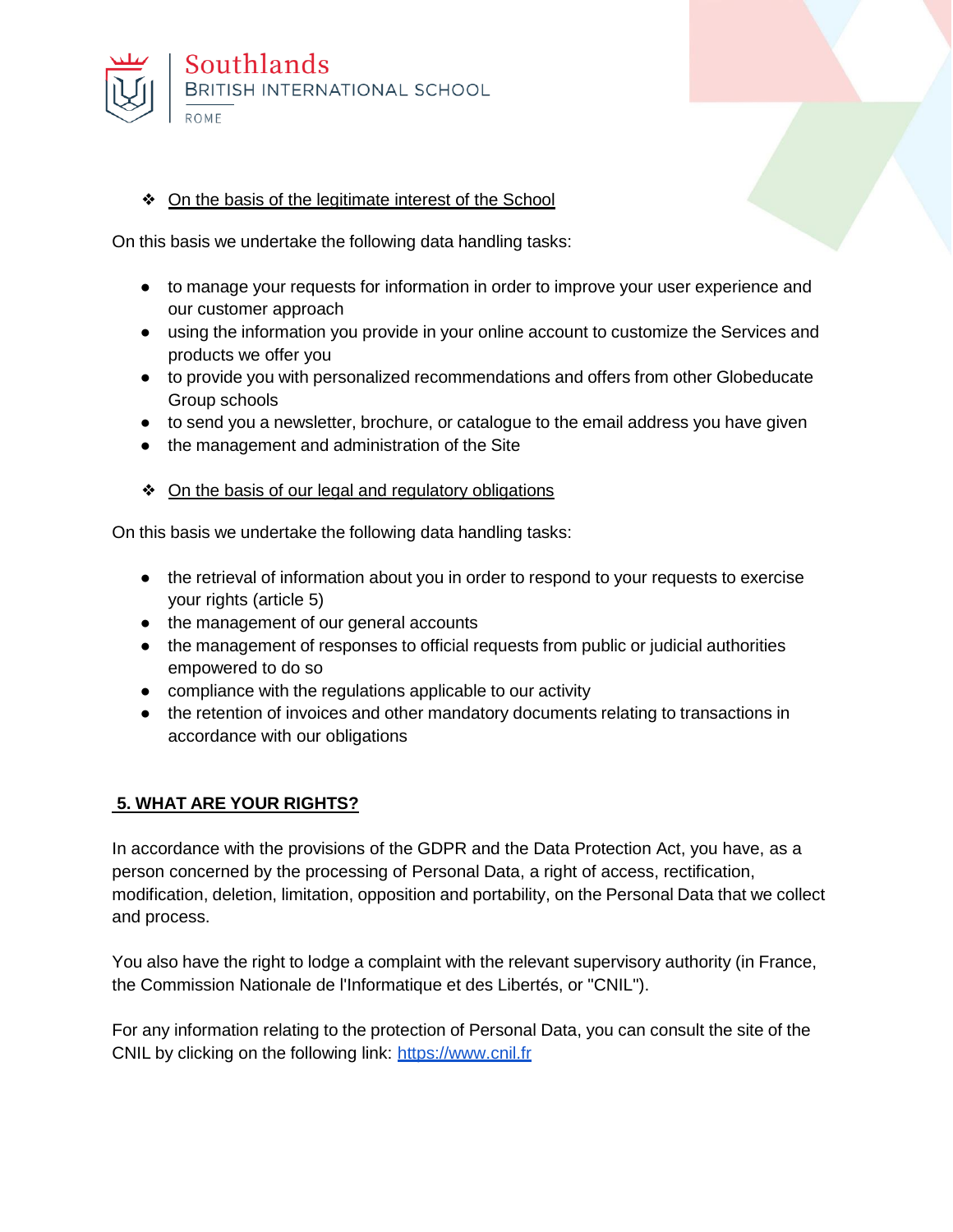

Where the processing of Personal Data by us is based on your consent, you may withdraw that consent at any time, without prejudice to the lawfulness of the processing carried out prior to its withdrawal.

You may exercise these rights at any time and free of charge, subject to the limit of manifestly unfounded or excessive requests (in particular because of their repetitive nature). In this exceptional case, we reserve the right, in accordance with the GDPR, to require payment of a reasonable fee (indexed to the administrative costs of your request) or to refuse your request.

| <b>Rights at your disposal</b>               | Your rights explained                                                                                                                                                                                                                                                                                                                                                                                     |
|----------------------------------------------|-----------------------------------------------------------------------------------------------------------------------------------------------------------------------------------------------------------------------------------------------------------------------------------------------------------------------------------------------------------------------------------------------------------|
| Right of access                              | The right to know whether we hold Personal<br>Data about you and to obtain a copy of it,<br>together with, in particular, the following<br>information:<br>the reason for processing, the<br>categories of Personal Data<br>processed, the categories of<br>recipients of the data, the period of<br>retention where possible (or the<br>criteria used to determine that period),<br>the rights you have. |
| Right to erasure (the right to be forgotten) | The right to obtain the deletion of your<br>Personal Data in the cases provided for by<br>the GDPR, in particular:<br>when the data we process is no<br>longer necessary for us; when you<br>object to commercial prospecting and<br>request deletion in addition to the<br>cessation of processing; when the<br>processing is unlawful.                                                                  |
| Right to object                              | This right applies where we process your                                                                                                                                                                                                                                                                                                                                                                  |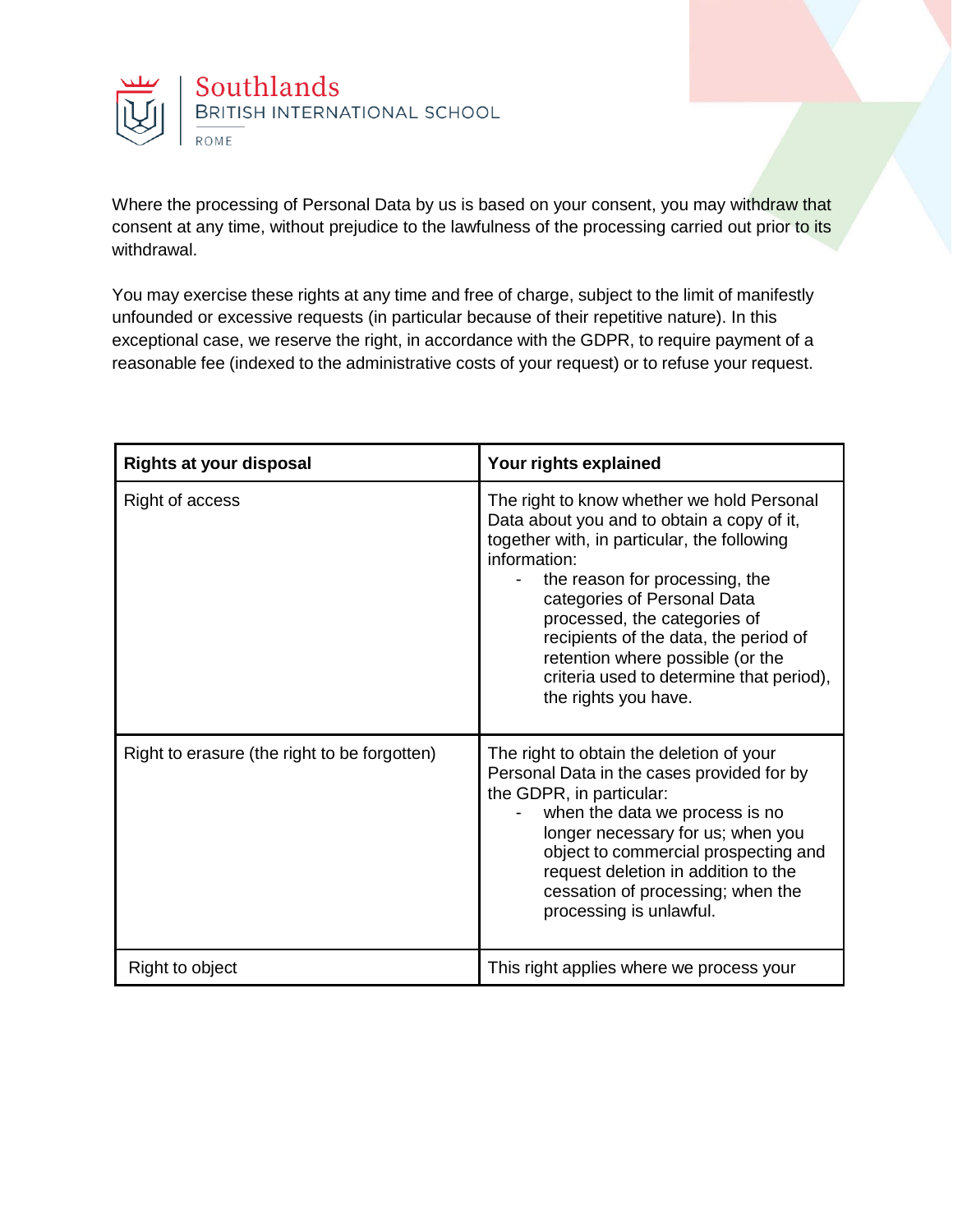

# Southlands<br>BRITISH INTERNATIONAL SCHOOL ROME

| Right to object to direct marketing | data in order to pursue one of our legitimate<br>interests. If you request an objection, we will<br>analyse the reasons relating to your particular<br>situation and investigate whether we have a<br>legitimate and compelling reason to continue<br>processing your data. If not, we will cease the<br>processing concerned.<br>If you object to direct marketing, we will<br>cease the processing of your data altogether.                                                                                                                                                                                                                                                                                                                                                                                                                                                                                                                            |
|-------------------------------------|----------------------------------------------------------------------------------------------------------------------------------------------------------------------------------------------------------------------------------------------------------------------------------------------------------------------------------------------------------------------------------------------------------------------------------------------------------------------------------------------------------------------------------------------------------------------------------------------------------------------------------------------------------------------------------------------------------------------------------------------------------------------------------------------------------------------------------------------------------------------------------------------------------------------------------------------------------|
| Right to limit processing           | You may request that the processing be<br>suspended, with the exception of the<br>retention of Personal Data when:<br>- you dispute the accuracy of the data (this<br>limitation is obtained during the time of our<br>verification of this possible inaccuracy)<br>- the processing is unlawful and you prefer<br>to limit the processing rather than erase the<br>data<br>- we no longer need the data but you<br>consider that they are still necessary for the<br>establishment, exercise or defence of legal<br>claims<br>- you have made a request to object due to<br>your particular circumstances and this<br>restriction is obtained during the time it takes<br>to check the balance of interests between our<br>legitimate interests and your rights and<br>freedoms<br>Where processing has been restricted,<br>personal data may only be processed with<br>your consent or for the exercise,<br>establishment and defence of legal claims. |
| The right to data portability       | You have the right to receive the Personal<br>Data you have directly provided to us in a<br>structured, commonly used and<br>machine-readable format.<br>You also have the right to pass on this data or<br>to request that we pass it on to another                                                                                                                                                                                                                                                                                                                                                                                                                                                                                                                                                                                                                                                                                                     |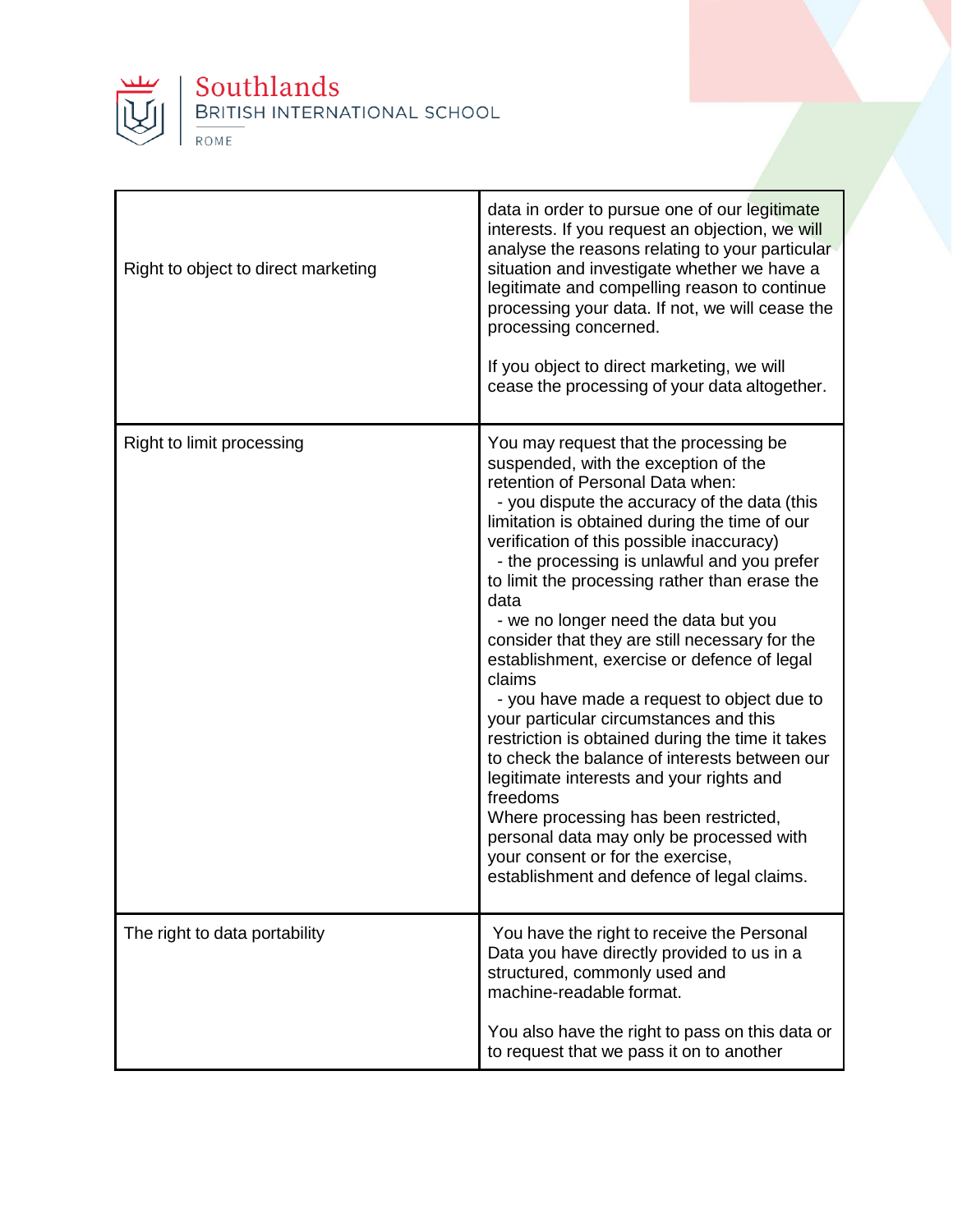

| controller.                                                                                                                                                                                |
|--------------------------------------------------------------------------------------------------------------------------------------------------------------------------------------------|
| This right only applies to processing based on<br>the consent of the individual, or on the<br>performance of the contract and which is<br>carried out by means of an automated<br>process. |

#### **The fate of data in the event of death**

In accordance with the provisions of the Data Protection Act, we inform you that, as an individual:

- you have the right to provide us with instructions regarding the retention, deletion and disclosure of your Personal Information after your death
- you can change or revoke these instructions with us at any time
- you may designate a person to carry out these instructions, who will have the authority after your death to review the instructions and to request that we carry them out

You are also informed that in the absence of specific instructions from the School as to what should happen to your Personal Information, your heirs may exercise after your death the rights relating to the retention, deletion and disclosure of your Personal Information to the extent necessary to organise and settle your estate and for the School to take account of your death.

#### **6. RETENTION PERIOD OF YOUR PERSONAL DATA**

The Personal Data collected are kept for the time necessary to achieve the purposes as described in Article 3, above, plus the duration of legal requirements, if any.

The shelf life of data:

| <b>Purposes of data processing</b>                                       | <b>Shelf life</b>                                                                            |
|--------------------------------------------------------------------------|----------------------------------------------------------------------------------------------|
| Managing login data and cookies                                          | 13 months from the date of consent given by<br>the User to the deposit of the Cookie         |
| Management of your purchases,<br>orders and/or registrations on the Site | 3 years from the last incoming contact, i.e. if<br>after a period of 3 years there has been: |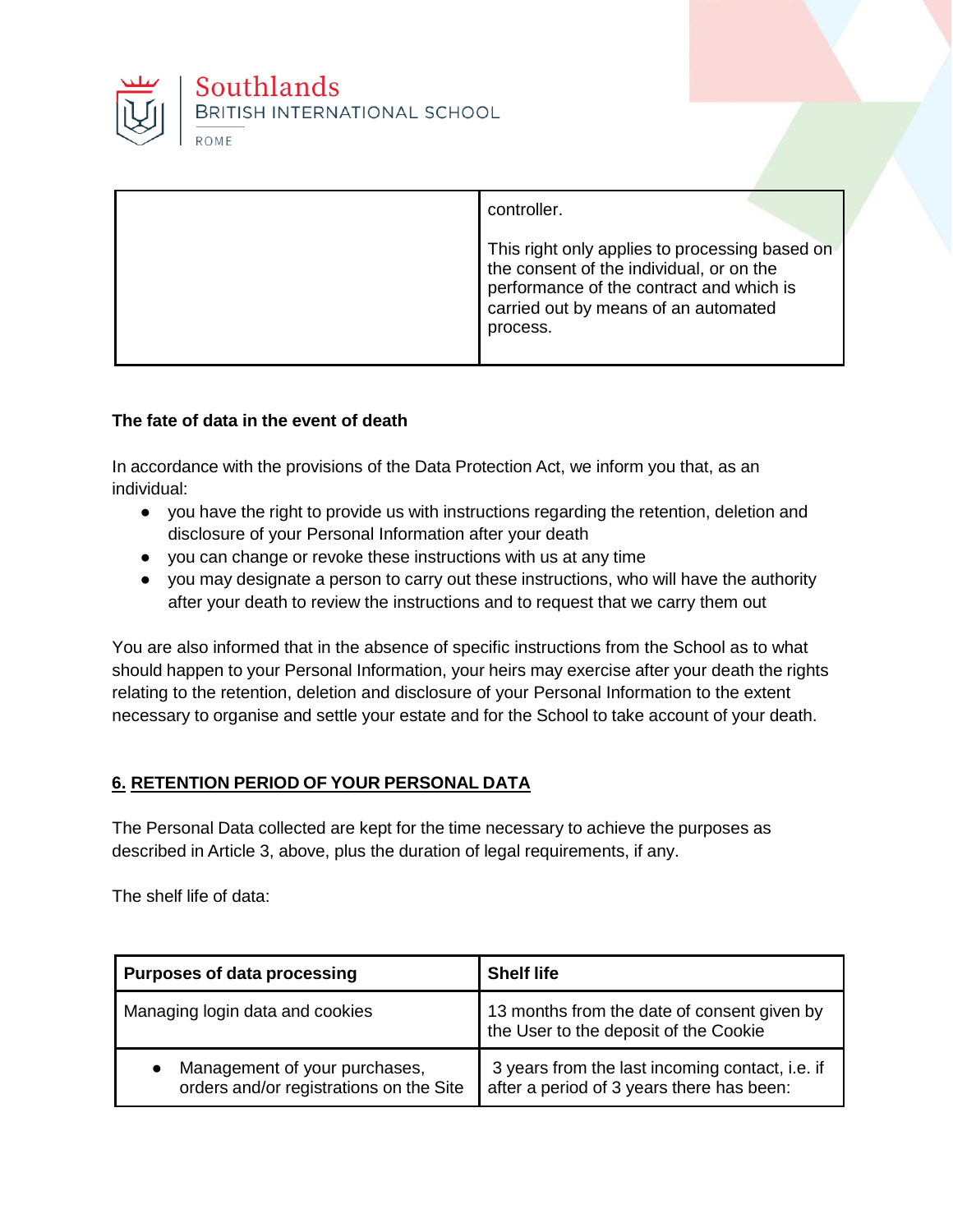

| or directly at the School, and their                                                                                                                                                                                                                                                                                                                                                                                                                                                                                                                                                                                                                                                |                                                                                                                                                                                                                                                                                                          |
|-------------------------------------------------------------------------------------------------------------------------------------------------------------------------------------------------------------------------------------------------------------------------------------------------------------------------------------------------------------------------------------------------------------------------------------------------------------------------------------------------------------------------------------------------------------------------------------------------------------------------------------------------------------------------------------|----------------------------------------------------------------------------------------------------------------------------------------------------------------------------------------------------------------------------------------------------------------------------------------------------------|
| execution<br>Management of communications and<br>follow-up of exchanges with Clients                                                                                                                                                                                                                                                                                                                                                                                                                                                                                                                                                                                                | - no connection or modification of your<br>personal account<br>- no purchase, order, registration via the Site<br>or directly at the School                                                                                                                                                              |
|                                                                                                                                                                                                                                                                                                                                                                                                                                                                                                                                                                                                                                                                                     |                                                                                                                                                                                                                                                                                                          |
| Creating a personal account on the Site                                                                                                                                                                                                                                                                                                                                                                                                                                                                                                                                                                                                                                             | Until the account is terminated or after 3<br>years from the last login or modification of the<br>account                                                                                                                                                                                                |
| Sending communications about<br>$\bullet$<br>personalised or non-personalised<br>offers by post or electronic means,<br>including mobile notifications<br>Sending commercial and/or marketing<br>communications through any medium<br>such as the Site<br>Using the information you enter in<br>$\bullet$<br>your personal online account to<br>personalise the Services and<br>Products we offer you;<br>to provide you with<br>$\circ$<br>personalised promotions and<br>recommendations from us and<br>from other Globeducate Group<br>schools and/or our partners<br>to send you a newsletter,<br>$\circ$<br>brochure or catalogue to the<br>email address you have<br>provided | Until the consent is withdrawn or 3 years from<br>the collection of the data or the last incoming<br>contact with the data subject, i.e. if after a<br>period of 3 years there has been:<br>- no connection or modification of your<br>personal account<br>- no purchase via the Site or the Application |
| Transfer of personal data to other<br>Globeducate Group schools                                                                                                                                                                                                                                                                                                                                                                                                                                                                                                                                                                                                                     | 3 years from the date the personal data is<br>transferred to other Globeducate Group<br>schools                                                                                                                                                                                                          |
| Handling your requests to exercise your<br>rights (Article 4)                                                                                                                                                                                                                                                                                                                                                                                                                                                                                                                                                                                                                       | 1 year for the rights of access, rectification,<br>erasure and restriction of processing                                                                                                                                                                                                                 |
|                                                                                                                                                                                                                                                                                                                                                                                                                                                                                                                                                                                                                                                                                     | 6 years for exercising the right to object to<br>processing                                                                                                                                                                                                                                              |
| Managing our general accounts                                                                                                                                                                                                                                                                                                                                                                                                                                                                                                                                                                                                                                                       | 10 years from the end of the current financial                                                                                                                                                                                                                                                           |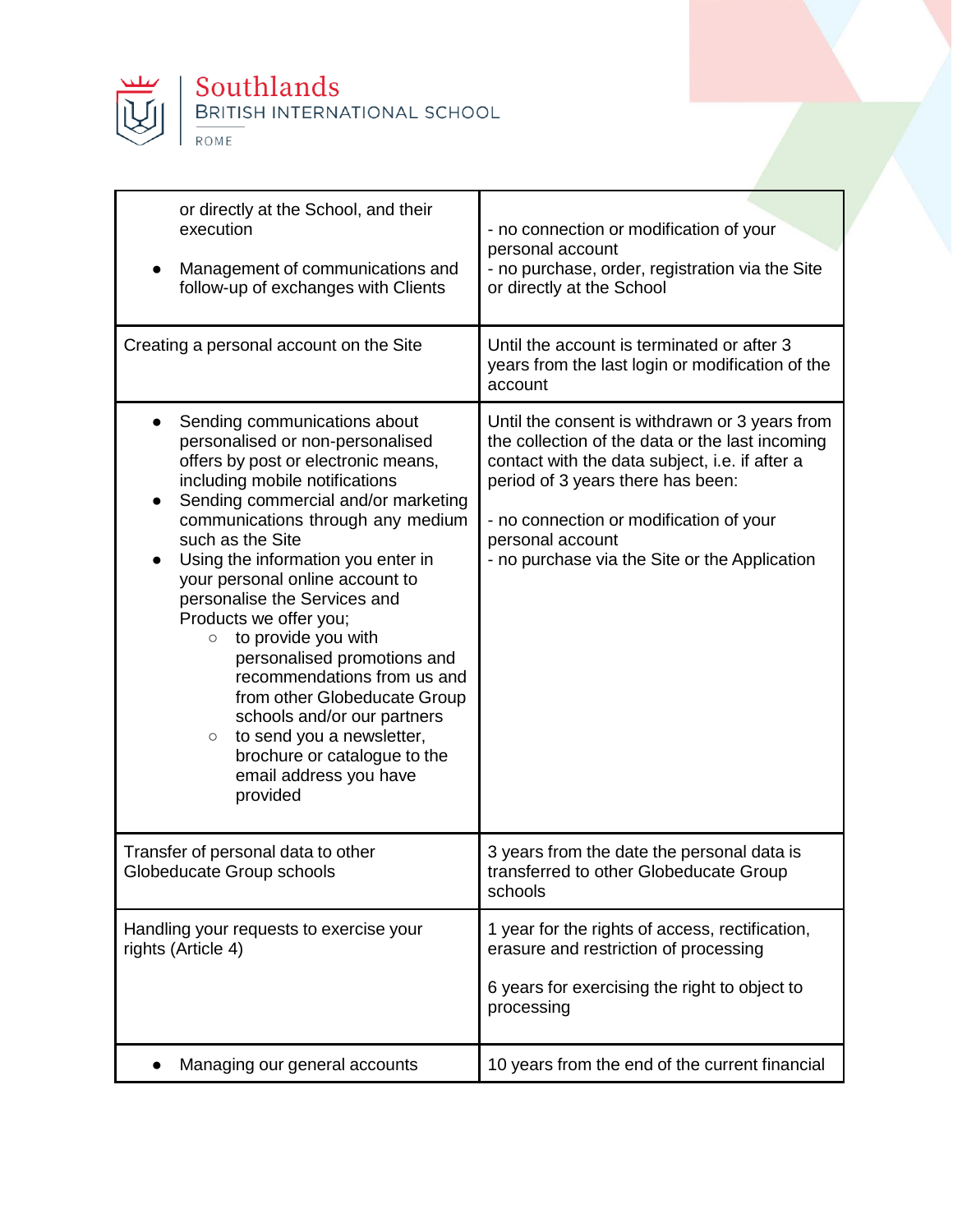

| Retention of invoices and other<br>$\bullet$<br>mandatory documents relating to<br>transactions in accordance with our<br>obligations. | vear                               |
|----------------------------------------------------------------------------------------------------------------------------------------|------------------------------------|
| Management of responses to official requests<br>from public or judicial authorities empowered<br>to do so                              | 3 years from last incoming contact |

The Personal Data collected is deleted upon the occurrence of any of the following events (and subject to compliance with applicable legal requirements and legal retention periods):

- at the end of the retention period, as defined above
- when you exercise your right to be forgotten in accordance with the French Data Protection Act and the terms and conditions specified in Article 4 of this Personal Data **Policy**

Unless you specifically direct us to do so (provided that such specific direction is reasonable and practicable for us), we will delete all of your Personal Data, in the event of your death, at the end of the applicable retention period and applicable requirements, upon request of a successor in interest and upon proof of successor in interest and of your death and in accordance with Section 5.

# **7. TRANSMISSION OF YOUR PERSONAL DATA**

The Personal Data we collect may be transmitted:

- to all authorized School personnel
- to technical service providers for the purposes described in Article 3, and in particular the service providers in charge of:
	- the execution of Services, their management and processing
	- the security of the Site
	- payment processing and security measures for the transmission of payment data
	- the sending of prospecting emails, invitations to register and any other information email
- to the other schools of the Globeducate Group to which the School belongs

To this end, and in accordance with Article 26 of the GDPR, the School and the Globeducate Group establish an intra-group data sharing agreement between them, which sets out in a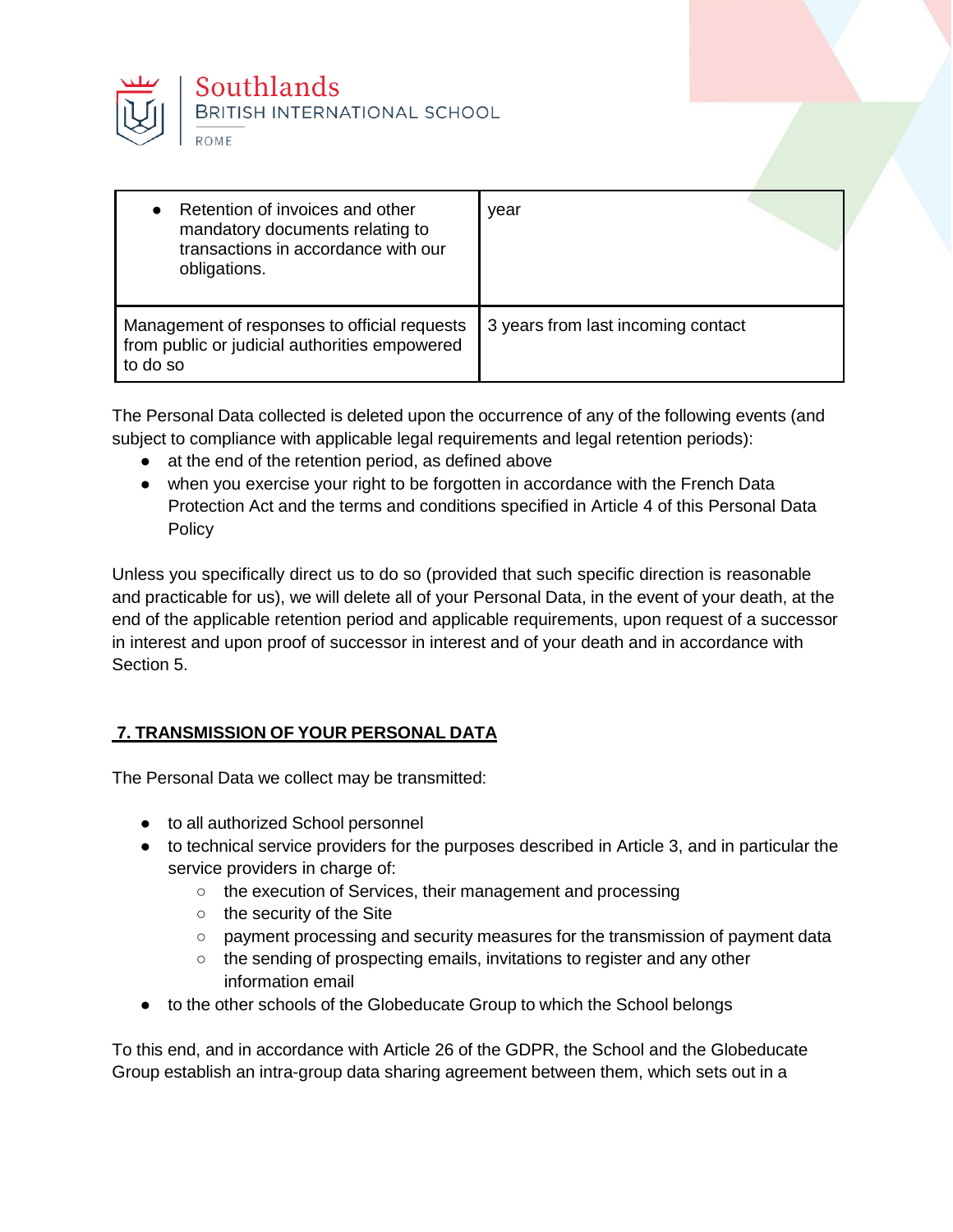

transparent manner their respective obligations for the purpose of ensuring compliance with the requirements of the GDPR, in particular with regard to the exercise of the rights of the data subject, and their respective obligations with regard to the communication of the information referred to in Articles 13 and 14 of the GDPR. This agreement mentions in particular the identity and contact details of the institutions concerned by this sharing. This agreement can be sent to families when they apply for enrolment in one of the Group's establishments. You expressly acknowledge that you have read this agreement and agree that your personal data collected by the School may be shared between the Globeducate Group establishments for the purposes set out and defined in the above-mentioned data sharing agreement.

- to social networks, including Facebook. We invite you to consult Facebook's privacy policy to learn about the collection and processing of your Data by Facebook.
- You agree that we may also be required to disclose information about you in order to comply with Applicable Regulations or to respond to any judicial or administrative request.

If you do not want your Personal Data to be transmitted, you can exercise your rights as described in article 4.

# **8. SECURING YOUR PERSONAL DATA**

We implement appropriate technical and administrative measures to protect your Personal Data against accidental or illicit destruction, accidental loss, alteration, distribution or unauthorised access to such data. However, we do not control all the risks associated with the operation of the internet and draw your attention to the existence of possible risks inherent in its operation.

We also monitor how our service providers process your Personal Data to ensure that they provide sufficient guarantees that appropriate data security measures are in place.

In the event that you identify a security vulnerability affecting the Site, you agree to provide us with relevant information about the vulnerability on a confidential basis.